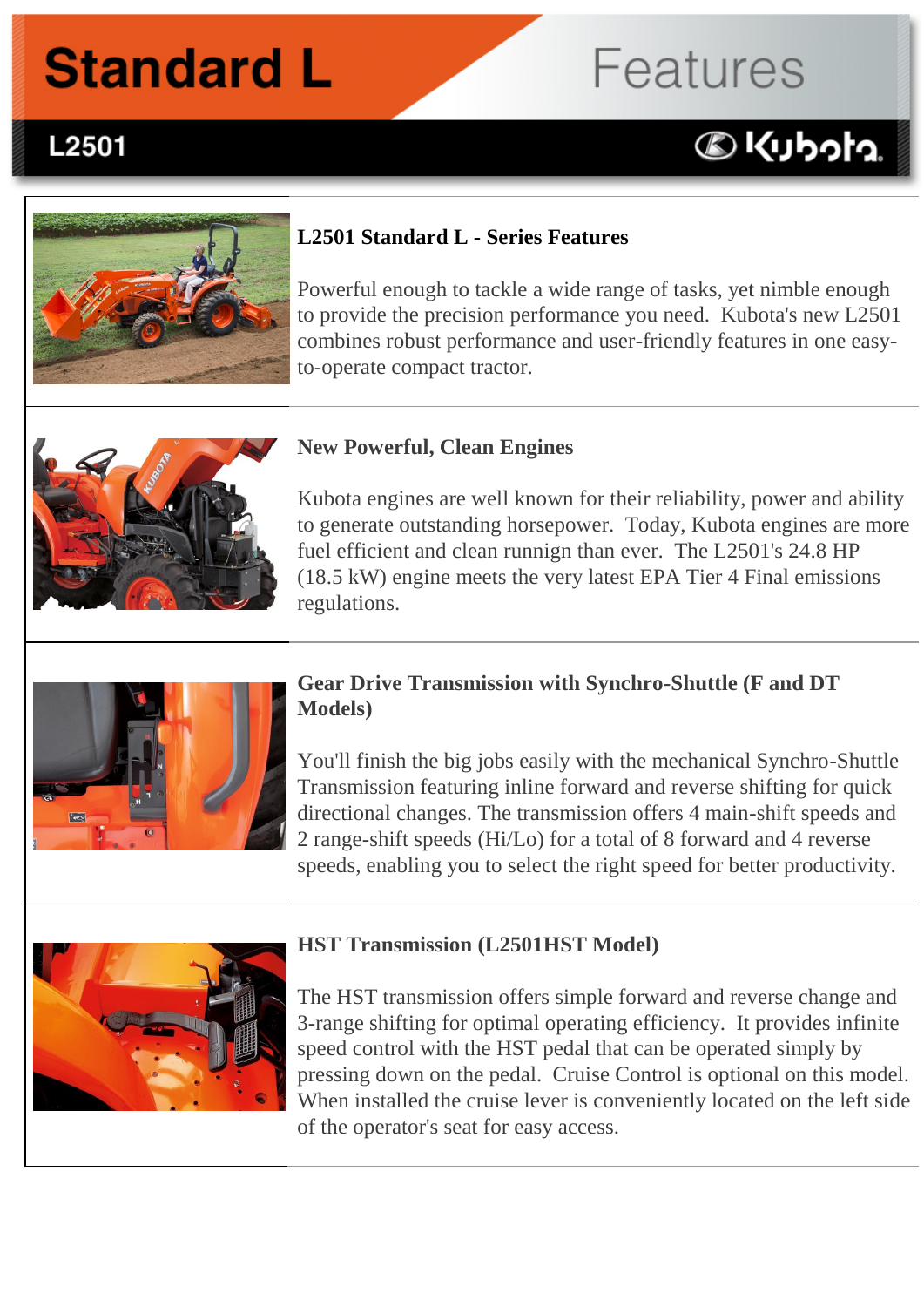

# **Live Continuous-Running PTO**

The HST model includes a live, continuous-running rear PTO for easier operation. The HST model also features an over-running clutch on the PTO shaft to protect the transmission. Finally, a stationary PTO feature allows the use of various implements such as pumps. The PTO lever is located to the right side of the operator's seat.

# **Enhanced Operator's Deck**

The L2501 features a spacious operator's platform for optimal operator comfort. The ergonomic design means that the operator experiences less fatigue. The semi-flat design of the deck makes even mounting and dismounting the tractor easier.



# **Large Capacity Fuel Tank**

The L2501 models feature a 10 gallon fuel tank. Operate longer between fill ups with the large capacity fuel tank on the Standard L-Series.



# **Cup Holder**

This convenient holder securely fits a cup or a mug to keep operators hydrated on the job.



### **Tool Box**

A large tool box is located right behind the operator's seat for easy access. Models with the backhoe will have the tool box above the left fender, next to the operator's seat.